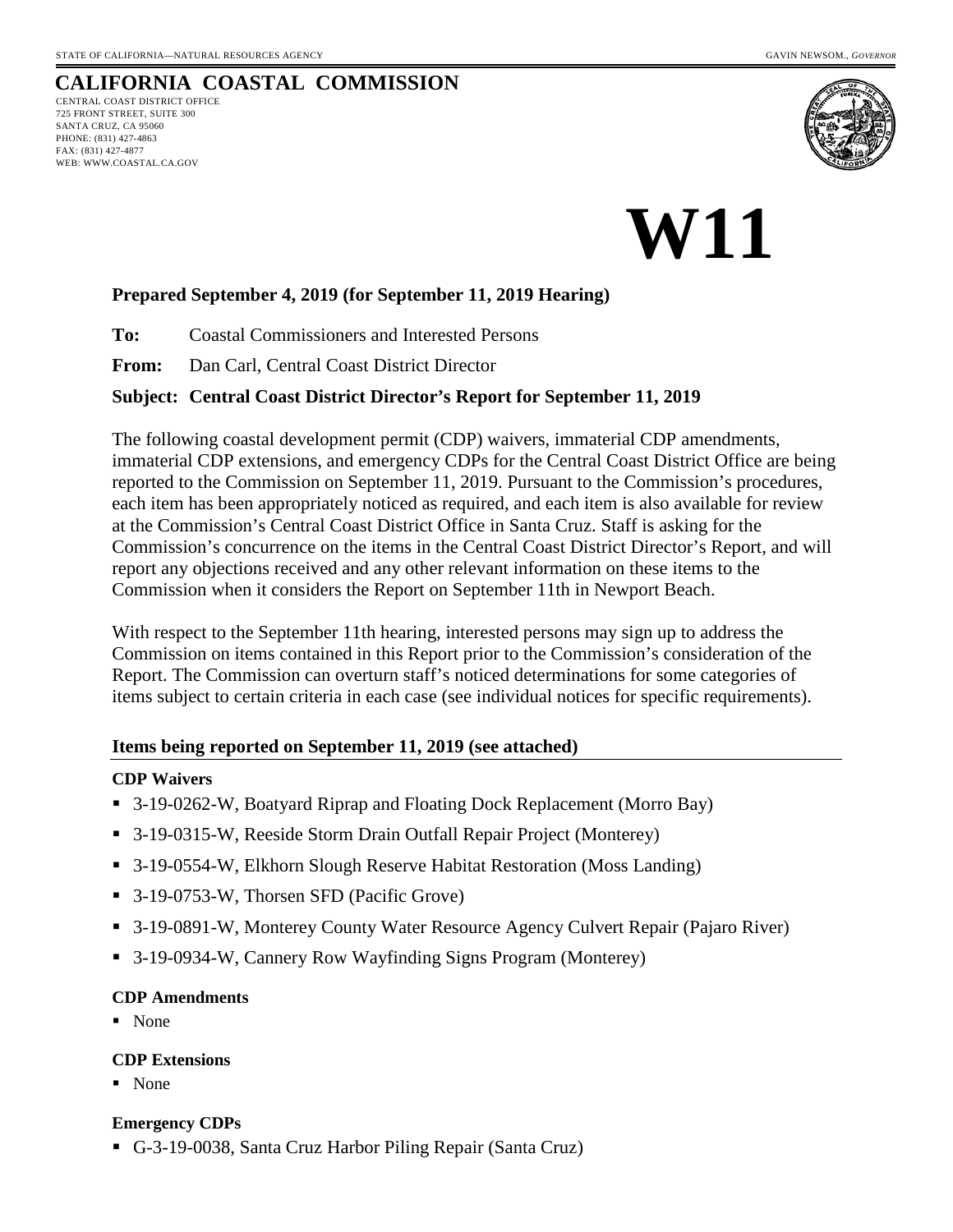

# **NOTICE OF PROPOSED PERMIT WAIVER**

| Date: | <b>August 28, 2019</b> |  |
|-------|------------------------|--|
|-------|------------------------|--|

**To:** All Interested Parties

**From:** Susan Craig, Central Coast District Manager Alexandra McCoy, Coastal Planner

**Subject: Coastal Development Permit (CDP) Waiver 3-19-0262-W** Applicant: Cliff Branch

#### **Proposed Development**

Follow-up authorization for emergency repair work done under Emergency Coastal Development Permits (ECDPs) G-3-19-0015 and G-3-19-0022 at a site along the Embarcadero known as the Boatyard (845 Embarcadero; Lease Sites 89 and 89W) in the City of Morro Bay. These activities constitute a revision to the project authorized by CDP Waiver 3-18-0297-W, which allowed for repair of an existing, failed concrete bulkhead supporting the Embarcadero's lateral bayside promenade (the "Harborwalk") and boat gangways by installing sheet piles in front of the bulkhead to match its undulating alignment at the Boatyard site, among other things. CDP Waiver 3-18-0297-W, which also authorized development on an adjoining lease site, was no longer effective due to the change in project scope resulting from unexpected construction issues. The construction activities completed under the two ECDPs included removal of the failed concrete bulkhead, placement of 601 tons of riprap, widening of the existing Harborwalk to 10 feet, a water lease boundary line adjustment, replacement of an existing 1,372-squarefoot floating-dock system (including removal of nine wooden piles) with a new 3,302-square-foot floating dock (including installation of eight new steel piles) to improve berthing facilities, and replacement of an existing kiosk with a new kiosk to be used for kayak rentals. In addition to authorizing the construction activities completed under ECDPs G-3-19-0015 and G-3-19-0022, this waiver also authorizes a water lease boundary line adjustment that effectively combines both lease sites into one water lease site (Lease Site 89W) for the Boatyard site.

#### **Executive Director's Waiver Determination**

Pursuant to Title 14, Section 13238 of the California Code of Regulations, and based on project plans and information submitted by the Applicant regarding the proposed development, the Executive Director of the California Coastal Commission hereby waives the requirement for a CDP for the following reasons:

The Commission authorized CDP Waiver 3-18-0297-W on July 13, 2018, which allowed for construction at two lease sites, i.e. the Otter Rock Café (lease sites 90 and 90W) and the Boatyard shops and boat slips (lease sites 89 and 89W), including repairs to an existing bulkhead, relocation/realignment of floating docks and installation of new pilings, widening of the existing Harborwalk on the Boatyard site to 10 feet, interior improvements to the Otter Rock Café, and repair of the existing Harborwalk on the Otter Rock Café site. While implementing the project, unexpected concrete and large debris was discovered along the shore of the Boatyard site after removing a portion of the existing failing bulkhead. The Applicant's contractors and engineer determined that the debris prevented installation of sheet piles in front of the failing bulkhead as designed and authorized by CDP waiver 3-18-0297-W because the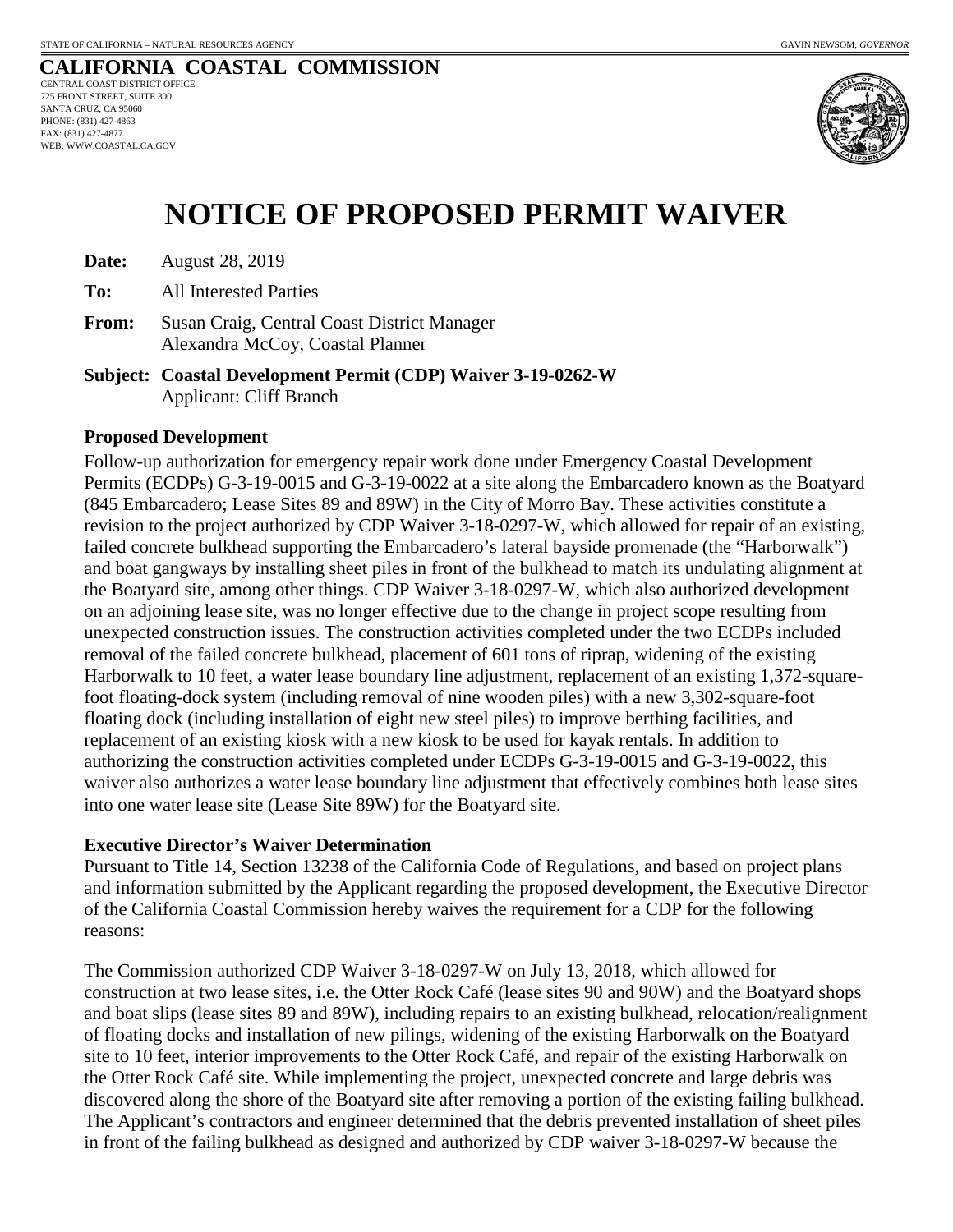CDP Waiver 3-19-0262-W (Boatyard Riprap and Floating Dock Replacement)

Page 3

debris could not be removed without destabilizing an existing revetment that protects existing buildings at the site. The Applicant instead demolished the existing bulkhead and then proposed the installation of a rock riprap system in lieu of sheet pile, and also made associated modifications to the location of the floating docks, gangway, kiosk float, and Harborwalk (i.e., these project elements were moved further seaward to accommodate the riprap). Thus, the project was effectively changed from what was proposed and described in CDP Waiver 3-18-0297-W, and that waiver was no longer effective.

Because the existing bulkhead was not able to be repaired but instead needed to be demolished, the building foundations at the Otter Rock Café and Boatyard sites were in a precarious situation. On March 29, 2019, ECDP G-3-19-0015 authorized the installation of 415 tons of riprap, which was the minimum necessary to abate the emergency, stabilize the sites, and prevent erosion in the short term. The Commission authorized CDP Waiver 3-19-0225-W on April 10, 2019, which reauthorized development on the Otter Rock Café lease site, including repair of the existing Harborwalk and interior improvements to the buildings on that site. Further, in order to move forward with construction so that the Harborwalk and the Boatyard businesses could reopen for the summer season while Commission staff continued discussions with the Applicant regarding project components for the Boatyard site, G-3-19-0022 was authorized on May 29, 2019 and included 186 tons of additional riprap, replacement of the floating docks, and completion of the 10-foot-wide Harborwalk. Construction at the Boatyard site was completed in July 2019 and public access along this section of Harborwalk was reopened at that time.

The project authorized under this CDP waiver is to facilitate continued and improved public coastal access, including with a widened (from 8 feet to 10 feet) Harborwalk, public outdoor seating, and new floating docks to accommodate boating and kayaking along the Morro Bay estuary. The Applicant further proposes a Public Access Management Plan that specifies the public access parameters for this area, including with respect to signage. Standard public access signs have been placed at the upcoast and downcoast ends of the Harborwalk and at the vertical access that leads from the Embarcadero to the Harborwalk. Both the vertical access and the Harborwalk are open to public access 24 hours a day. A sign has been placed at the top of the gangway indicating that the floating dock is open to the public from one hour before sunrise to one hour after sunset. The outdoor seating area is accessible from the Harborwalk, with signage that explicitly states that the area can be used by members of the public regardless of whether or not they have purchased food from the restaurant (to further ensure that this patio and counter are available to the public, no condiments or place settings will be placed on the counter). These are parameters typically required by the Commission in this area. The other components of the development either expand and improve coastal-dependent uses (i.e., berthing areas created by the floating docks, with no "live-aboards" allowed for boats moored at the docks) or involve maintenance and repair of existing structures. In sum, the project represents an overall public access benefit to this heavily used urban waterfront area and is consistent with the Coastal Act's public access and recreation policies.

The project did adversely impact some eelgrass habitat, including since past surveys indicate that eelgrass had been present in a portion of the project area, and that existing eelgrass habitat would be shaded by the revised project dock system. To mitigate such impact, the project includes eelgrassfriendly fiberglass grating along each landward side of the dock fingers to allow additional light penetration. In addition, the revised project also shifted the floating dock system further offshore and away from the toe of the riprap to deeper water, which opened up unshaded seabed habitat for eelgrass between the docks and the toe of the riprap. The Permittee has also donated \$5,000 to the Morro Bay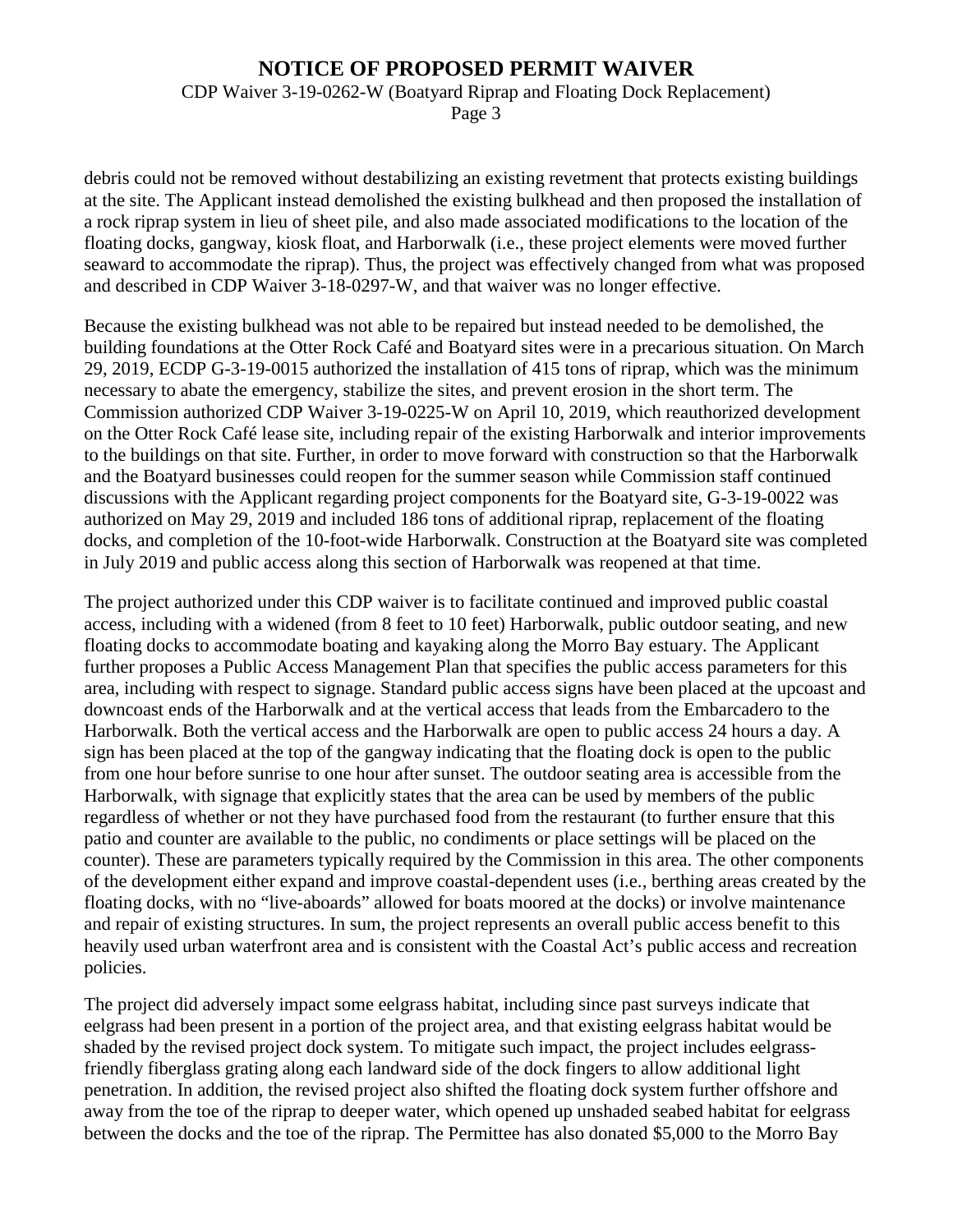CDP Waiver 3-19-0262-W (Boatyard Riprap and Floating Dock Replacement)

Page 3

National Estuary Program to be used to improve and restore eelgrass habitat in Morro Bay.

The Applicant implemented the Commission's standard best management practices (BMPs) for marine pile driving and construction of in-water and overwater structures. BMPs also included ensuring collection and containment of construction debris, prevention of spills, and general good housekeeping of the site at all times. Pilings installed as part of the proposed development are made of steel and are coated with marine grade epoxy/polyurethane coating, consistent with Commission recommendations. Accordingly, the project did not have any significant adverse impacts on coastal resources, and enhanced public access to the shoreline.

#### **Coastal Commission Review Procedure**

This waiver is not valid until the waiver has been reported to the Coastal Commission. This waiver is proposed to be reported to the Commission on Wednesday, September 11, 2019, in Newport Beach. If four or more Commissioners object to this waiver at that time, then the application shall be processed as a regular CDP application.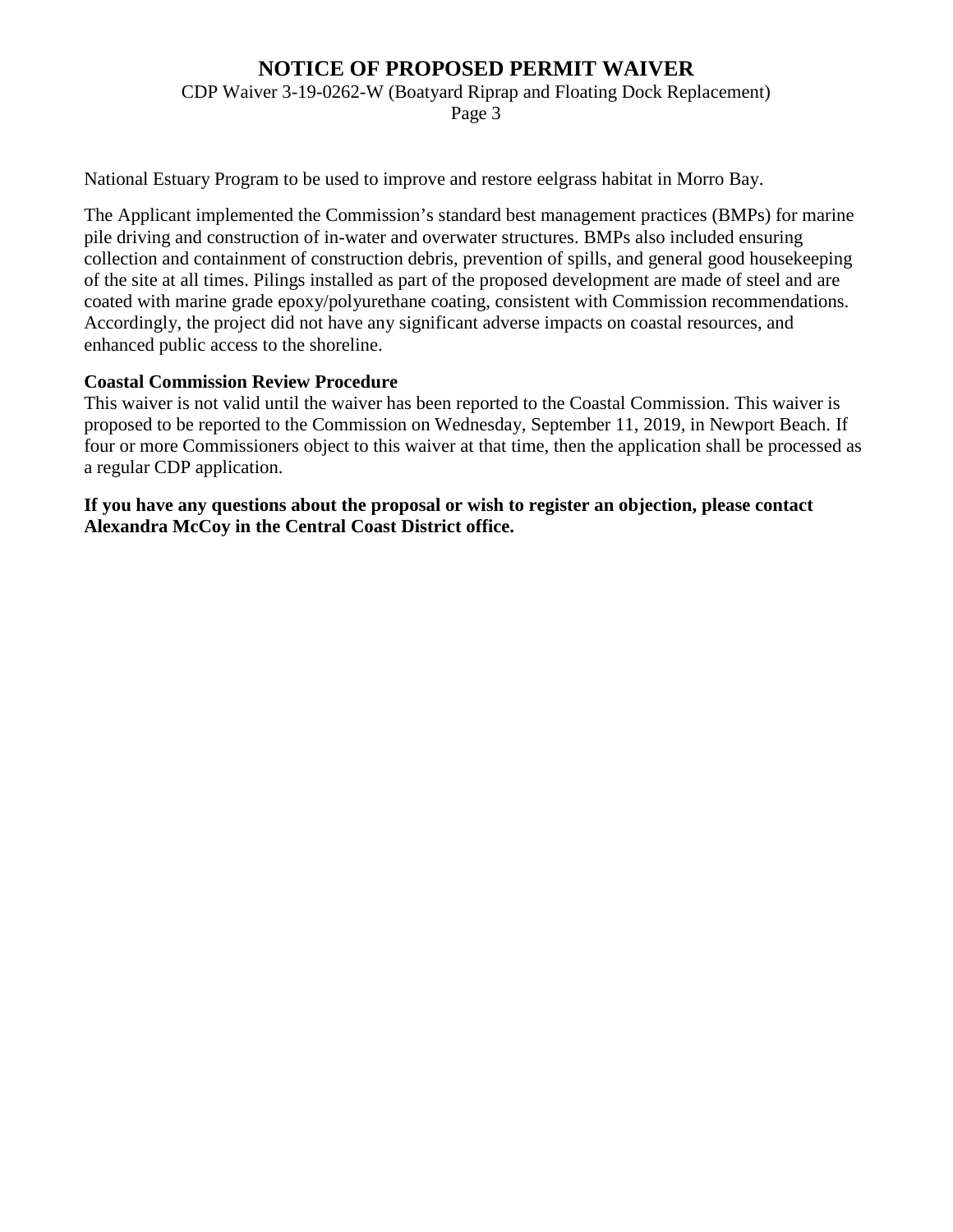

# **NOTICE OF PROPOSED PERMIT WAIVER**

**Date:** August 27, 2019

**To:** All Interested Parties

**From:** Susan Craig, Central Coast District Manager Alexandra McCoy, Coastal Planner

**Subject: Coastal Development Permit (CDP) Waiver 3-19-0315-W** Applicant: City of Monterey

#### **Proposed Development**

Repair storm drain pipe bedding and concrete spillway using similar materials and configuration at a location near the Reeside Avenue and Cannery Row intersection in the City of Monterey, Monterey County.

#### **Executive Director's Waiver Determination**

Pursuant to Title 14, Section 13252 of the California Code of Regulations, and based on project plans and information submitted by the Applicant regarding the proposed development, the Executive Director of the California Coastal Commission hereby waives the requirement for a CDP for the following reasons:

The Reeside lift station is located approximately 100 feet northeast of the Reeside Avenue and Cannery Row intersection, between the rocky shoreline and a paved pedestrian path associated with San Carlos Beach Park. A storm drain outfall is located approximately 10 feet east of the pathway on the southern side of the lift station. Stormwater is guided from the outfall towards the shoreline on a ten-foot-long concrete spillway supported by imported and native rock that is adjacent to the southern wall of the lift station. The spillway has cracked and detached from the lift station as well as from the storm drain pipe's outfall, causing undirected stormwater runoff to severely erode the storm drain pipe bedding and the rock underlying the spillway. The proposed outfall repair project involves replacing the eroded bedding beneath the existing outfall and the concrete spillway using four cubic yards of rock and two cubic yards of mortar in the original alignment and configuration. The spillway will be constructed with a mortared aggregate that will visually blend with the surrounding rocky shoreline. The proposed project also includes replacing a curb on the shore-side of the paved pathway above the existing outfall to better direct surface water to the repaired spillway, thereby preventing future erosion. The proposed work will be done at low tide to avoid contact with the intertidal area, and the project will involve marine protection measures, such as no operation of heavy machinery below the mean high tide line. Access to the area will require minor trimming of a landscaped tree. Other best management practices will be employed throughout the project, including the collection of any debris, prevention of spills, and general good housekeeping of the site at all times. While the project involves the closure of the walkways directly adjacent to the lift station, this closure will be temporary (i.e. less than five days) and other paths in the park, as well as the sandy beach area of San Carlos Beach, will remain open during construction. Nearby public restrooms and parking will not be impacted by the project. Accordingly, the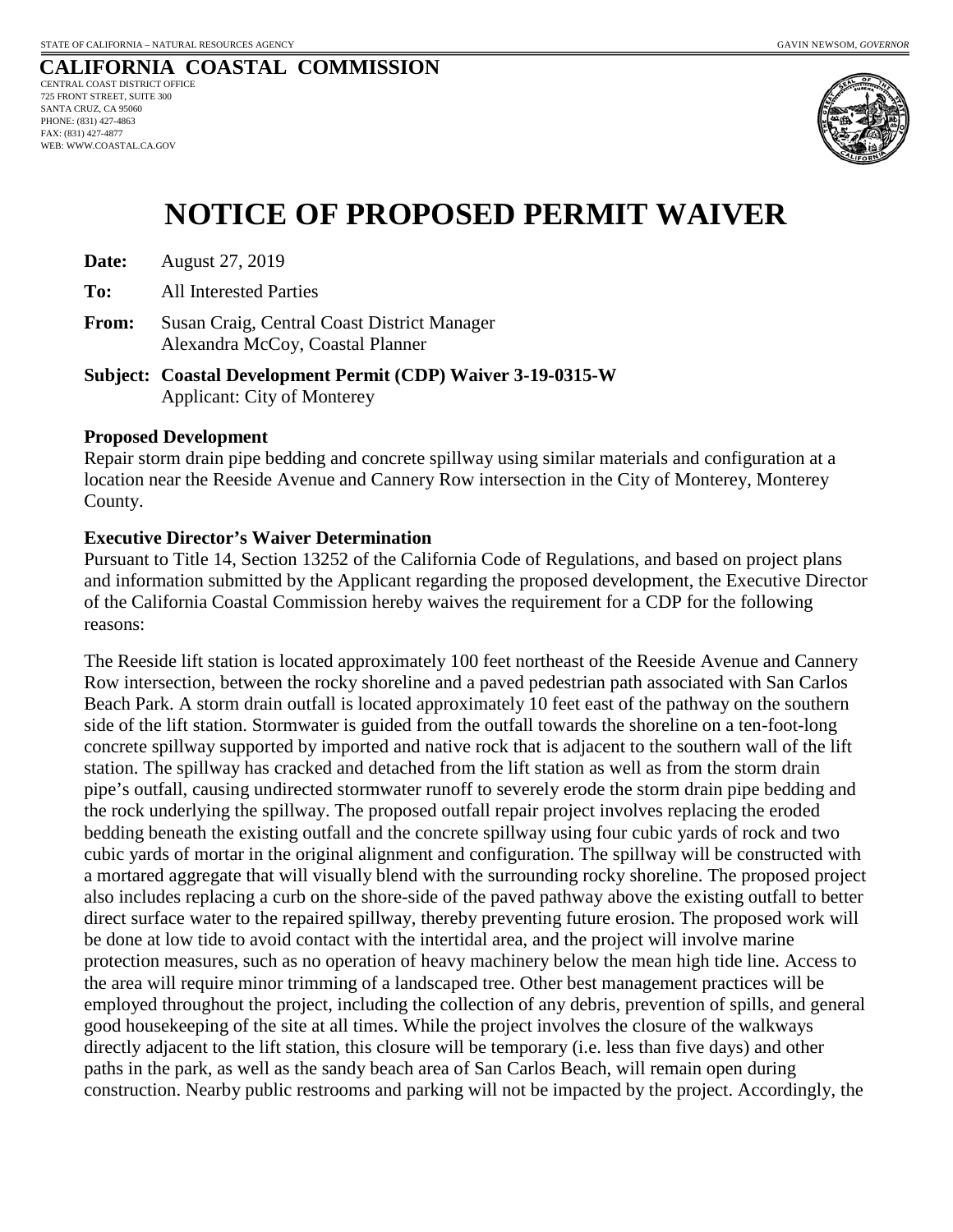CDP Waiver 3-19-0315-W (Reeside Storm Drain Outfall Repair)

Page 2

project will not have any significant adverse impacts on coastal resources, including public access to the shoreline.

#### **Coastal Commission Review Procedure**

This waiver is not valid until the waiver has been reported to the Coastal Commission. This waiver is proposed to be reported to the Commission on Wednesday, September 11, 2019 in Newport Beach. If three or more Commissioners object to this waiver at that time, then the application shall be processed as a regular CDP application.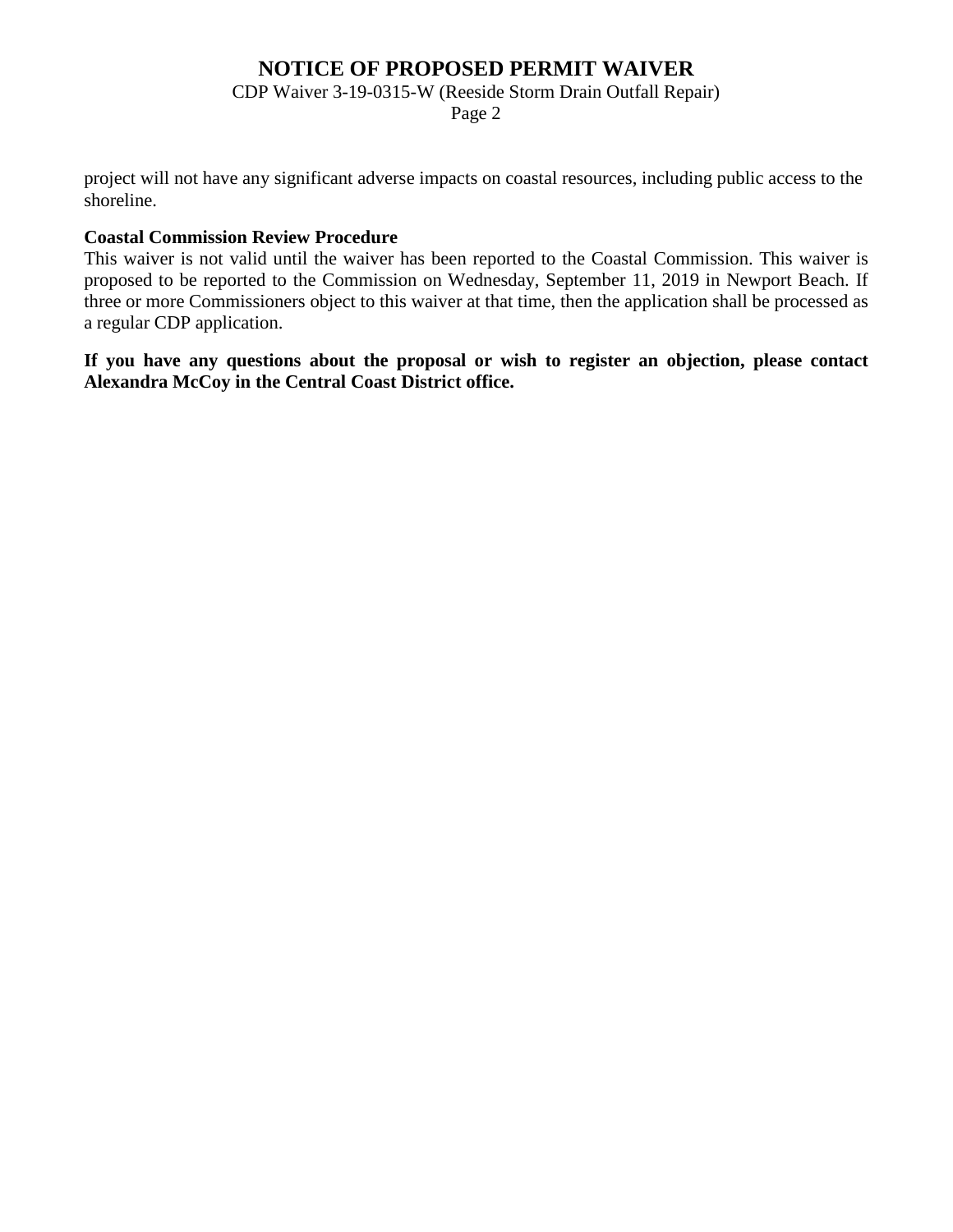

# **NOTICE OF PROPOSED PERMIT WAIVER**

| Date: | August 30, 2019 |  |
|-------|-----------------|--|
|-------|-----------------|--|

**To:** All Interested Parties

- **From:** Susan Craig, Central Coast District Manager Katie Butler, Coastal Planner
- **Subject: Coastal Development Permit (CDP) Waiver 3-19-0554-W** Applicant: California Department of Fish and Wildlife

#### **Proposed Development**

Proposed tidal marsh restoration project including placement of approximately 200,000 cubic yards of clean fill, excavation of tidal channels, grading of upland buffer area, and revegetation of restored areas, at the Minhoto-Hester and Seal Bend areas in the Elkhorn Slough National Estuarine Research Reserve located north of Dolan Road and east of Moon Glow Dairy in Moss Landing, Monterey County (APNs 133-181-002, 133-181-004, and 131-051-023).

#### **Executive Director's Waiver Determination**

Pursuant to Title 14, Section 13238 of the California Code of Regulations, and based on project plans and information submitted by the Applicant regarding the proposed development, the Executive Director of the California Coastal Commission hereby waives the requirement for a CDP for the following reasons:

Approximately 50 percent of historic tidal marsh areas in Elkhorn Slough have been lost over the past [1](#page-6-0)50 years. The proposed project is Phase II of the Elkhorn Slough Tidal Marsh Restoration Project,<sup>1</sup> which includes restoration of approximately 56 acres of intertidal saltmarsh habitat and which will also provide for a native grassland buffer between the restored marsh and adjacent agricultural fields. Restoration of the marsh is necessary due to land subsidence that has caused the drowning of marsh plants and the creation of mudflats. Land subsidence has been caused by past diking and draining of the marsh for agricultural uses and by the increased tidal inundation that resulted from construction of the Moss Landing Harbor. The tidal marsh area will be restored by using clean fill from adjacent land to raise the remnant marsh plain to an average height of 2.4 feet (or 1.9 feet after one year of soil consolidation) to allow emergent marsh wetland vegetation to reestablish. Existing tidal channels will either be maintained during construction or filled and re-excavated if necessary to allow for construction equipment to cross the natural channels. Manmade borrow ditches<sup>[2](#page-6-1)</sup> will either be permanently blocked or filled to increase flow through the natural tidal channels. The area surrounding the existing marsh, including the borrow ditches, will be graded to create an ecotone band that will be revegetated with native grasses and forbs. No permanent structures are proposed and all site disturbances will be temporary. The restoration activities will not impact any public trails. The project includes measures to protect water quality and reduce turbidity in the slough during restoration activities through the use of

<span id="page-6-0"></span><sup>&</sup>lt;sup>1</sup> Phase I was authorized by the Commission on August 10, 2016 under CDP waiver 3-16-0030-W.

<span id="page-6-1"></span> $^{2}$  A borrow ditch is a channel dug for drainage purposes.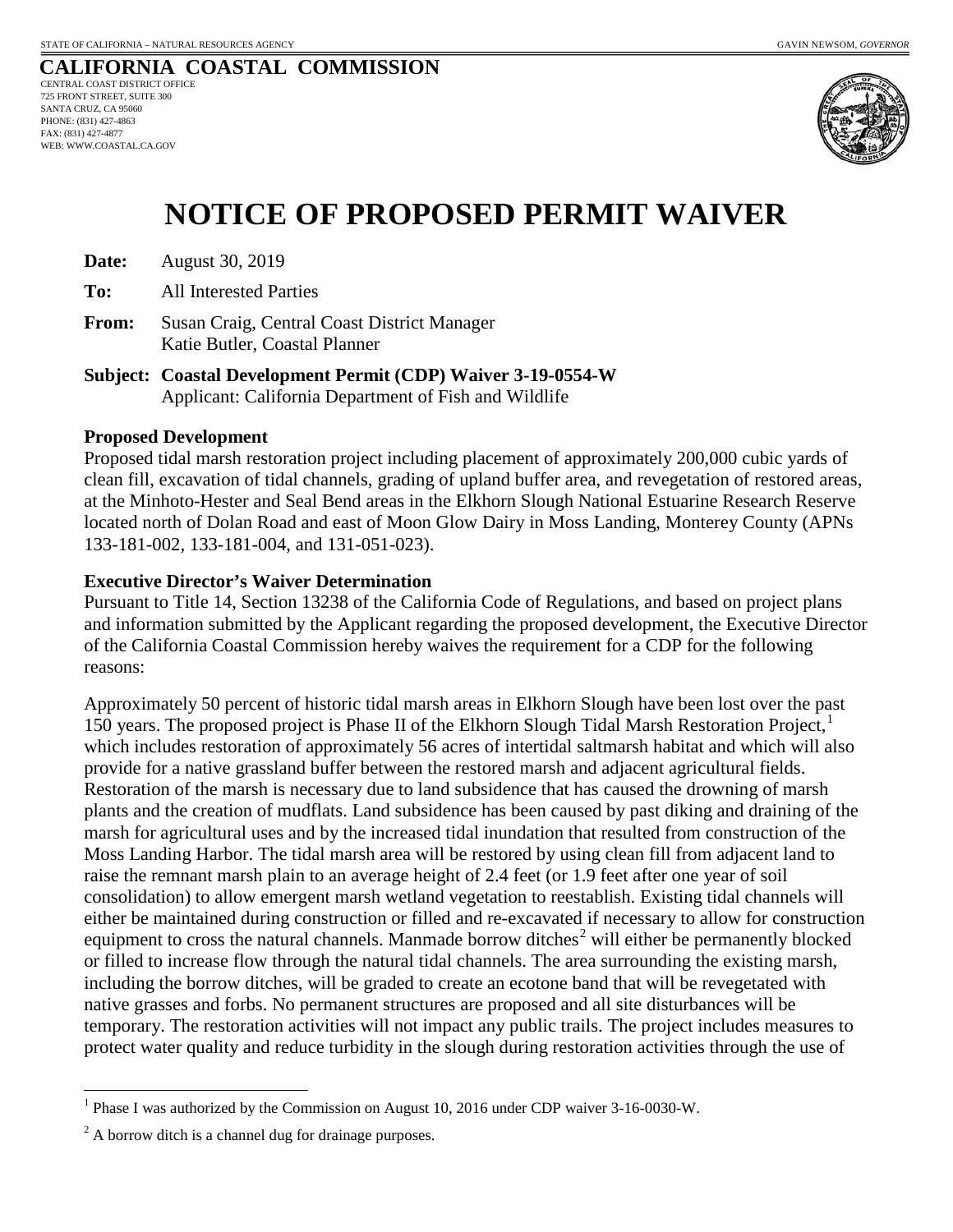CDP Waiver 3-19-0554-W (Elkhorn Slough Tidal Marsh Restoration Project – Phase II)

Page 2

temporary berms to isolate the areas from tidal flow so that the fill sites may be dewatered. Temporary straw wattles will be used to keep the clean fill in place. The project also includes extensive biological mitigation measures including seasonal restrictions to avoid seal pupping and bird nesting seasons, preand post-construction biological surveys, biological training for all workers and biological monitoring during all fill placement and excavation activities, buffer zones around all marine mammal haul-out areas, and "soft-start" construction techniques to limit site disturbance. The project also incorporates various construction Best Management Practices to prevent spills, manage equipment storage and material stockpiles, protect archeological resources, and maintain good housekeeping measures. The Applicant will provide annual monitoring reports on the project to the Executive Director for a minimum of 10 years. The project will improve the marsh's adaptability to sea level rise; will reduce the tidal prism in Elkhorn Slough, thereby reducing the potential for ongoing scour and marsh loss, and will allow for increased carbon sequestration. The project has no potential for adverse effects on coastal resources, including public access to the shoreline, and is consistent with Chapter 3 of the Coastal Act.

#### **Coastal Commission Review Procedure**

This waiver is not valid until the waiver has been reported to the Coastal Commission. This waiver is proposed to be reported to the Commission on Wednesday, September 11, 2019 in Newport Beach. If four or more Commissioners object to this waiver at that time, then the application shall be processed as a regular CDP application.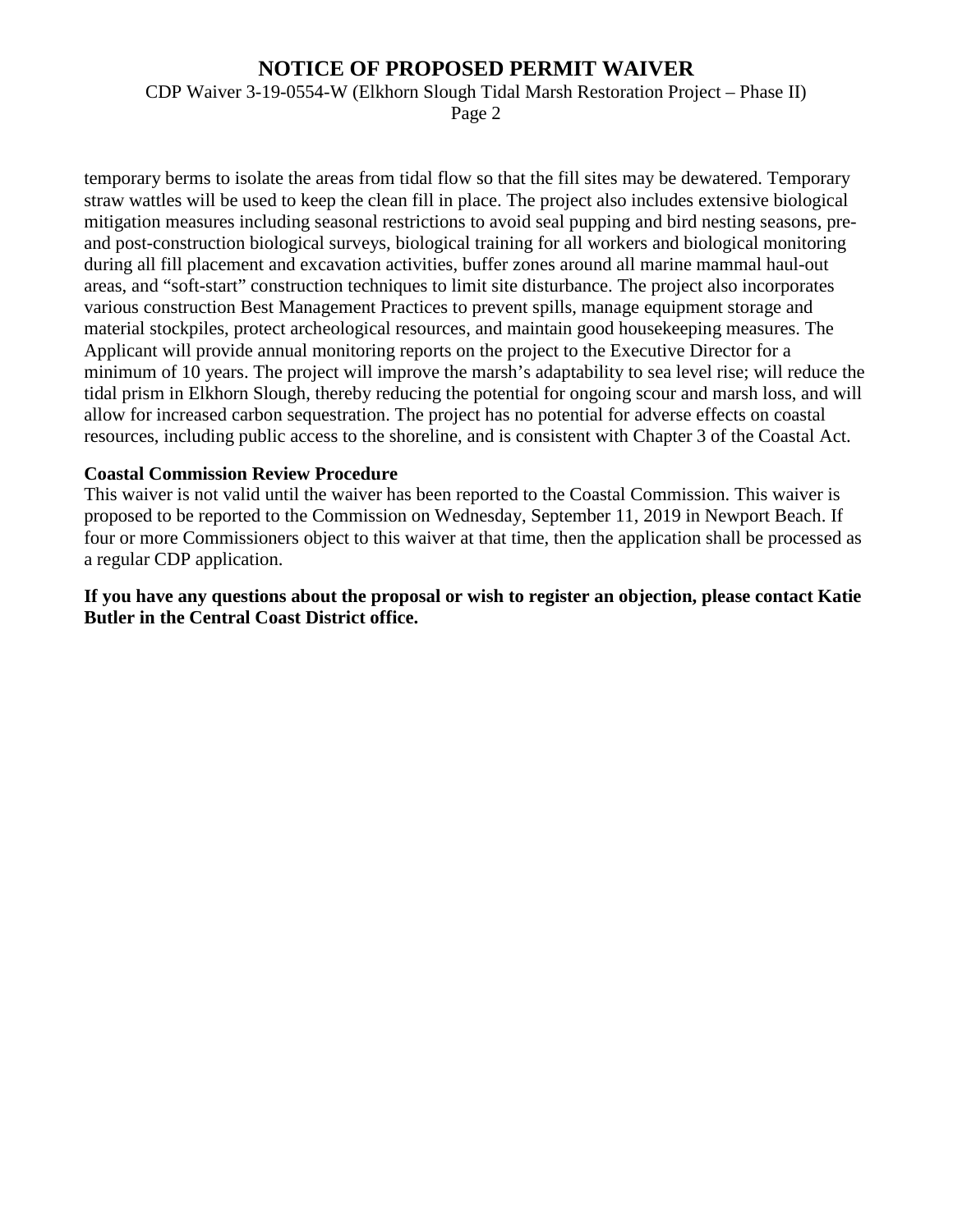**CALIFORNIA COASTAL COMMISSION** CENTRAL COAST DISTRICT OFFICE 725 FRONT STREET, SUITE 300 SANTA CRUZ, CA 95060 PHONE: (831) 427-4863

FAX: (831) 427-4877 WEB: WWW.COASTAL.CA.GOV



## **NOTICE OF PROPOSED PERMIT WAIVER**

**Date:** August 27, 2019

**To:** All Interested Parties

**From:** Susan Craig, Central Coast District Manager Alexandra McCoy, Coastal Planner

**Subject: Coastal Development Permit (CDP) Waiver 3-19-0753-W**  Applicant: James Thorsen

#### **Proposed Development**

Demolition of an existing 784-square-foot one-story single-family residence and construction of a 1,837-square-foot two-story single-family residence with decks, walkways, and storm water infiltration improvements at  $107 20^{th}$  Street in the City of Pacific Grove (APN 006-014-015).

#### **Executive Director's Waiver Determination**

Pursuant to Title 14, Section 13238 of the California Code of Regulations, and based on project plans and information submitted by the Applicant regarding the proposed development, the Executive Director of the California Coastal Commission hereby waives the requirement for a CDP for the following reasons:

The proposed residence would be compatible with the size, scale, and aesthetics of the residential neighborhood in which it is located. The proposed residence was reviewed and received discretionary approval by the City's Architectural Review Board to ensure conformance with the requirements of the City's Municipal Code and the certified Land Use Plan. The project includes Best Management Practices to protect water quality during construction as well as a Drainage Plan to reduce postconstruction storm water runoff leaving the site and entering into Monterey Bay and the Marine Sanctuary. The Drainage Plan includes an infiltration trench that storm water will drain into to ensure removal of contaminants prior to conveyance off-site. The project will not adversely impact coastal resources, including public access to the shoreline, and is consistent with Chapter 3 of the Coastal Act.

#### **Coastal Commission Review Procedure**

This waiver is not valid until it has been reported to the Coastal Commission. This waiver is proposed to be reported to the Commission on Wednesday, September 11, 2019 in Newport Beach. If four or more Commissioners object to this waiver at that time, then the application shall be processed as a regular CDP application.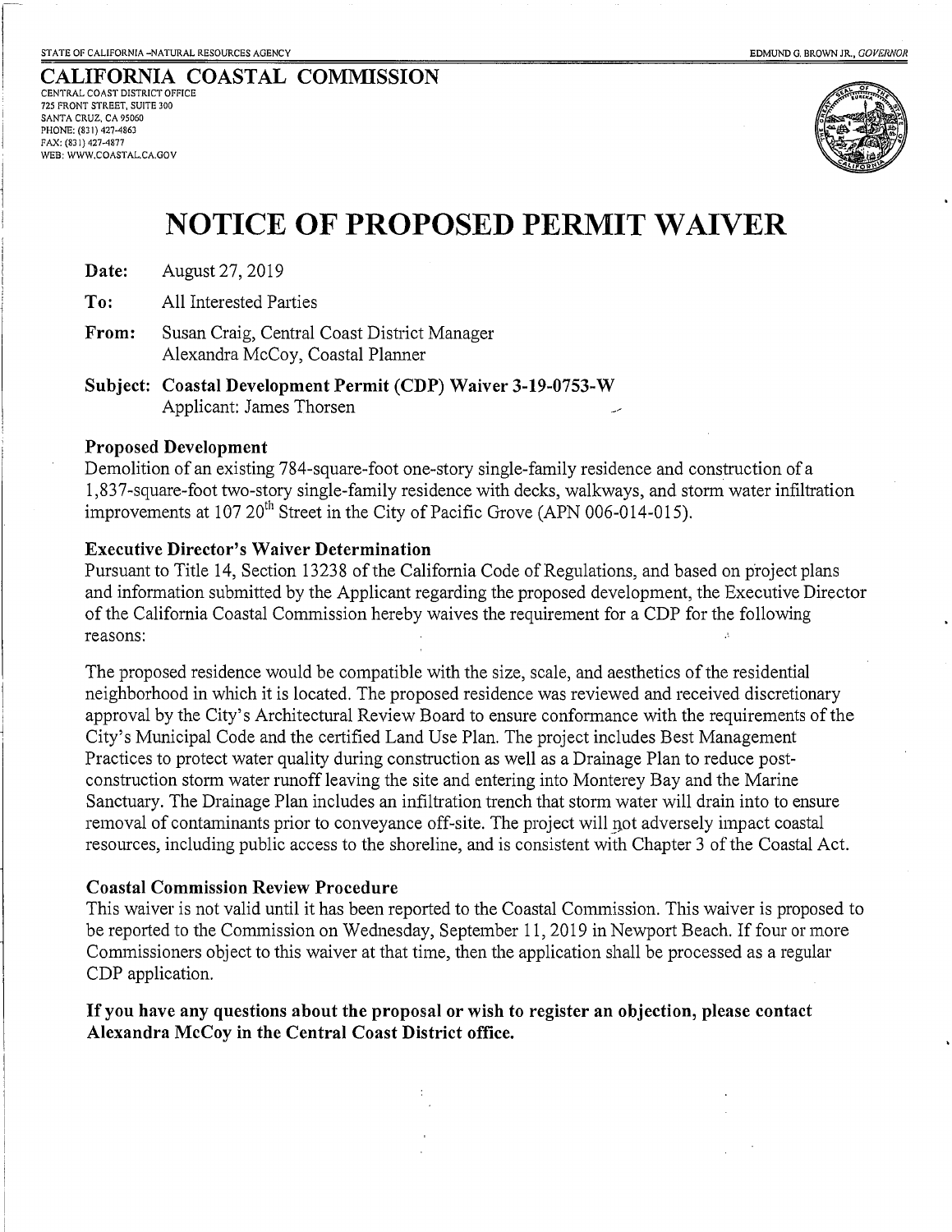

# **NOTICE OF PROPOSED PERMIT WAIVER**

**Date:** August 27, 2019

**To:** All Interested Parties

**From:** Susan Craig, Central Coast District Manager Katie Butler, Coastal Planner

**Subject: Coastal Development Permit (CDP) Waiver 3-19-0891-W**  Applicant: Monterey County Water Resources Agency

#### **Proposed Development**

Replacement of two corroded metal segments (totaling 82 linear feet) of existing storm drain culvert pipes that convey storm runoff through the Pajaro River Levee to the Pajaro River, at two locations located near the corner of Thurwachter/McGowan Road and Pajaro River Levee Road (on the left bank of the river), in unincorporated Monterey County.

#### **Executive Director's Waiver Determination**

Pursuant to Title 14, Section 13252 of the California Code of Regulations, and based on project plans and information submitted by the Applicant regarding the proposed development, the Executive Director of the California Coastal Commission hereby waives the requirement for a CDP for the following reasons:

The proposed repair project is necessary to ensure continued functionality of two existing storm drains and does not enlarge or change the existing storm drain footprints or configurations. The project would employ best management practices to prevent erosion and sedimentation, including silt fences and/or sediment rolls on the downslope end of the work area to prevent any material from entering the Pajaro River during construction, as well as standard good housekeeping measures for construction equipment and materials. The two sites would be trenched and backfilled; soil would be stockpiled next to the two trenches and replaced and compacted over the new culvert segments. No vegetation removal would be required. The project has no potential for adverse effects on coastal resources, including public access to the shoreline, and is consistent with Chapter 3 of the Coastal Act.

#### **Coastal Commission Review Procedure**

This waiver is not valid until the waiver has been reported to the Coastal Commission. This waiver is proposed to be reported to the Commission on Wednesday, September 11 in Newport Beach. If three or more Commissioners object to this waiver at that time, then the application shall be processed as a regular CDP application.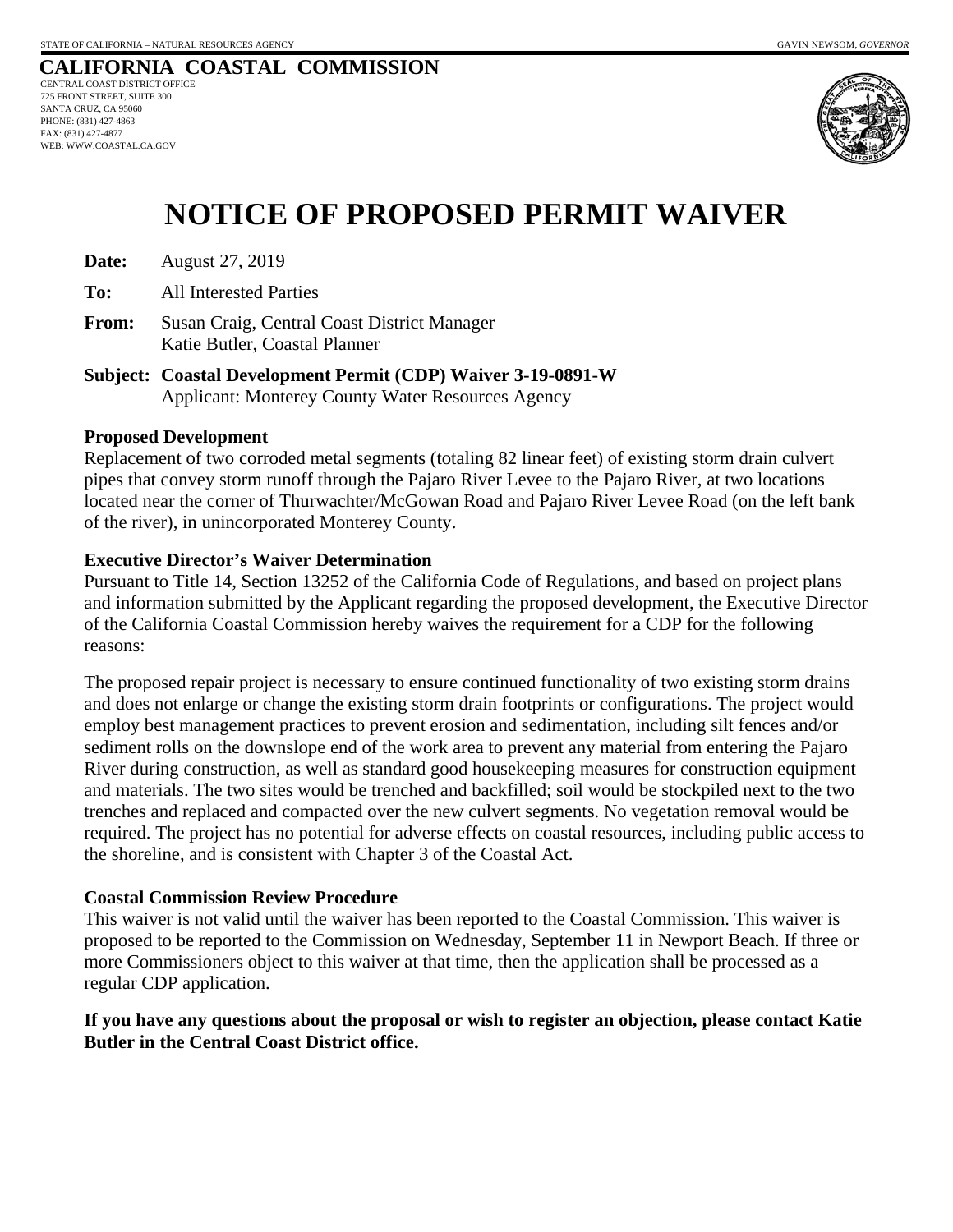

# **NOTICE OF PROPOSED PERMIT WAIVER**

**Date:** August 27, 2019

**To:** All Interested Parties

**From:** Susan Craig, Central Coast District Manager Alexandra McCoy, Coastal Planner

**Subject: Coastal Development Permit (CDP) Waiver 3-19-0934-W** Applicant: City of Monterey

#### **Proposed Development**

Installation of 88 wayfinding signs at various, strategically placed locations within the City of Monterey, Monterey County.

#### **Executive Director's Waiver Determination**

Pursuant to Title 14, Section 13238 of the California Code of Regulations, and based on project plans and information submitted by the Applicant regarding the proposed development, the Executive Director of the California Coastal Commission hereby waives the requirement for a CDP for the following reasons:

The City of Monterey developed a Wayfinding Sign Program to replace existing street and pedestrian wayfinding signs to better direct and orient visitors to popular destinations. The program includes a total of 190 signs, 88 of which are located within the City of Monterey's Coastal Zone. The signs will be placed either on existing paved surfaces or on the shoulder area within City right-of-way. Of the 88 signs, 57 signs will require installation of new sign poles or posts to be placed in new locations, and 31 signs will be replaced in existing locations. The City incorporated input on sign design from County staff, City staff, and the general public, and chose a "Mountain to Sea" color palette of sandy brown, blue, and white. Sign and post/pole materials will be made of textured aluminum, brushed steel, concrete, and painted metal. In sum, the proposed project will improve both pedestrian and vehicular wayfinding within the City of Monterey, will not adversely impact coastal resources (including public views), and thus is consistent with the Coastal Act.

#### **Coastal Commission Review Procedure**

This waiver is not valid until the waiver has been reported to the Coastal Commission. This waiver is proposed to be reported to the Commission on Wednesday, September 11, 2019, in Newport Beach. If four or more Commissioners object to this waiver at that time, then the application shall be processed as a regular CDP application.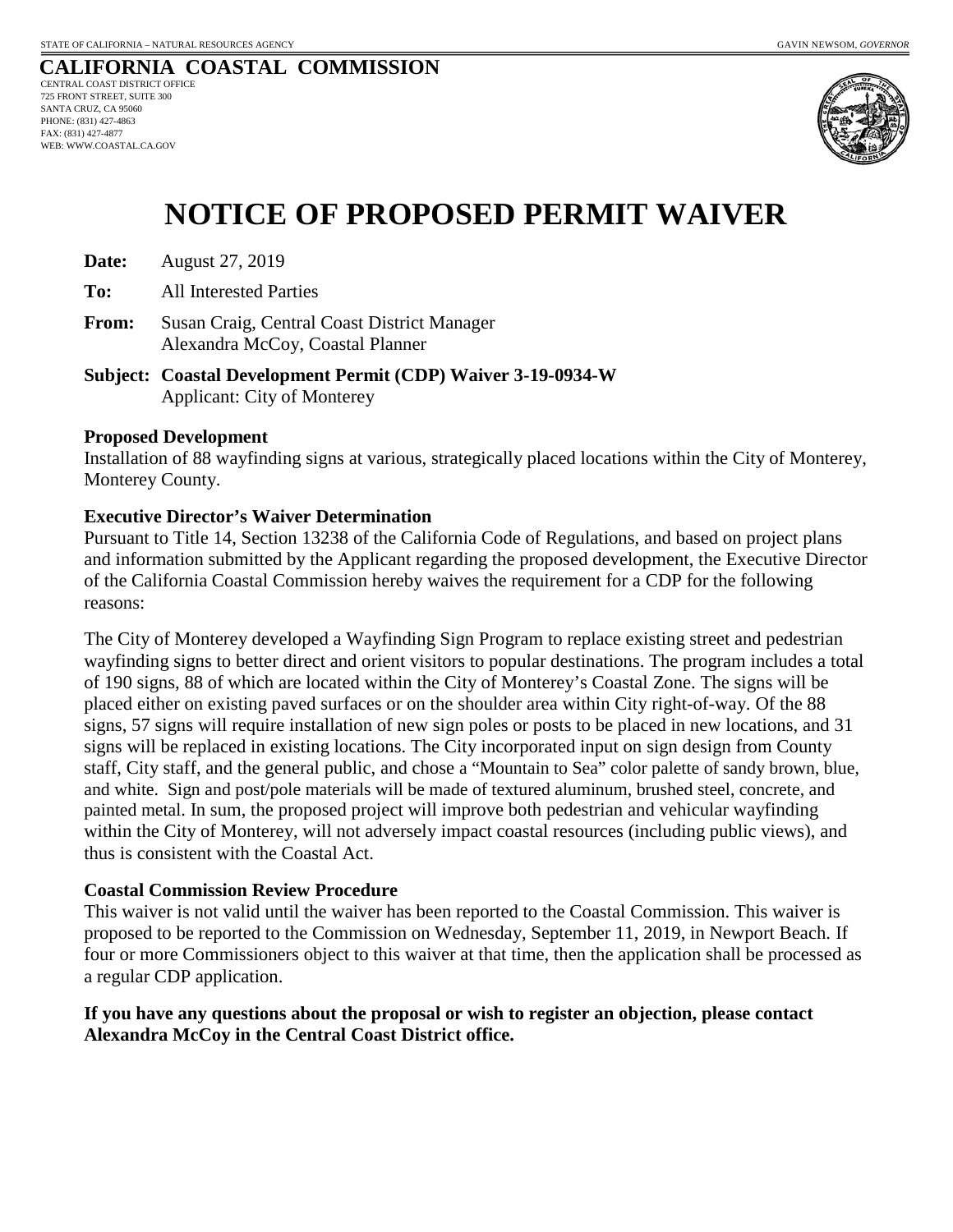

### **'California Coastal Commission** · **EMERGENCY COASTAL DEVELOPMENT PERMI Emergency CDP G-3-19-0038 (Marine Travel Ways Piling Repair, Santa Cruz Small Craft Harbor)**

Issue **Date: August** 22, **2019** . **Page 1 of 5** 

. In the contribution of the contribution of the contribution  $\mathcal{L}_\mathcal{A}$  . In the contribution of the contribution of the contribution of the contribution of the contribution of the contribution of the contribution of

This emergency coastal development permit (ECDP) authorizes emergency development consisting of the repair of three timber piles that provide support for a structural platform for the Santa Cruz Port District's 50-metric ton wheel boat lift ("Travelift") that is used to traverse and haul-vessels to and from the water at the Santa Cruz Harbor Boatyard, also referred to as the Port District's "Marine Travel" Ways." The repair would involve the jacketing of the three failing piles and the filling of those jackets with cementitious grout. . . . . . . .

Based on the materials presented by the Permittee (Santa Cruz Harbor District), three timber piles that provide structural support for the Marine Travel Ways are in a severely deteriorated condition (less than: 50% of their original material remaining). One of the three piles is approximately 90% hollowed and sits directly beneath the wheel path of the Travelift. In their current condition, the piles do not have capacity to support the operations of the facility. Moreover, the Port District believes that the work is necessary to prevent a catastrophic failure of the entire Boatyard Marine Travel Ways structure if it is not addressed immediately. Thus, the proposed emergency repair is necessary to maintain essential public services and public safety, and to prevent further damage to marine infrastructure and private property. Therefore, the Executive Director of the California Coastal Commission hereby finds that:

(a) An emergency exists that requires action more quickly than permitted by the procedures for. administrative or ordinary CDPs, and that the development can and will be completed within 30 days unless otherwise specified by the terms of this ECDP; and

(b) Public comment on the proposed emergency development has been reviewed if time· allows.

The emergency development is hereby approved, subject to the conditions listed on the attached pages.

roan Claz

Susan Craig, Ceptral Coast District Manager, for John Ainsworth, Executive Director

Enclosure: Emergency Coastal Development Permit Acceptance Form

cc: (via email): Lee Butler, City of Santa Cruz Planning Director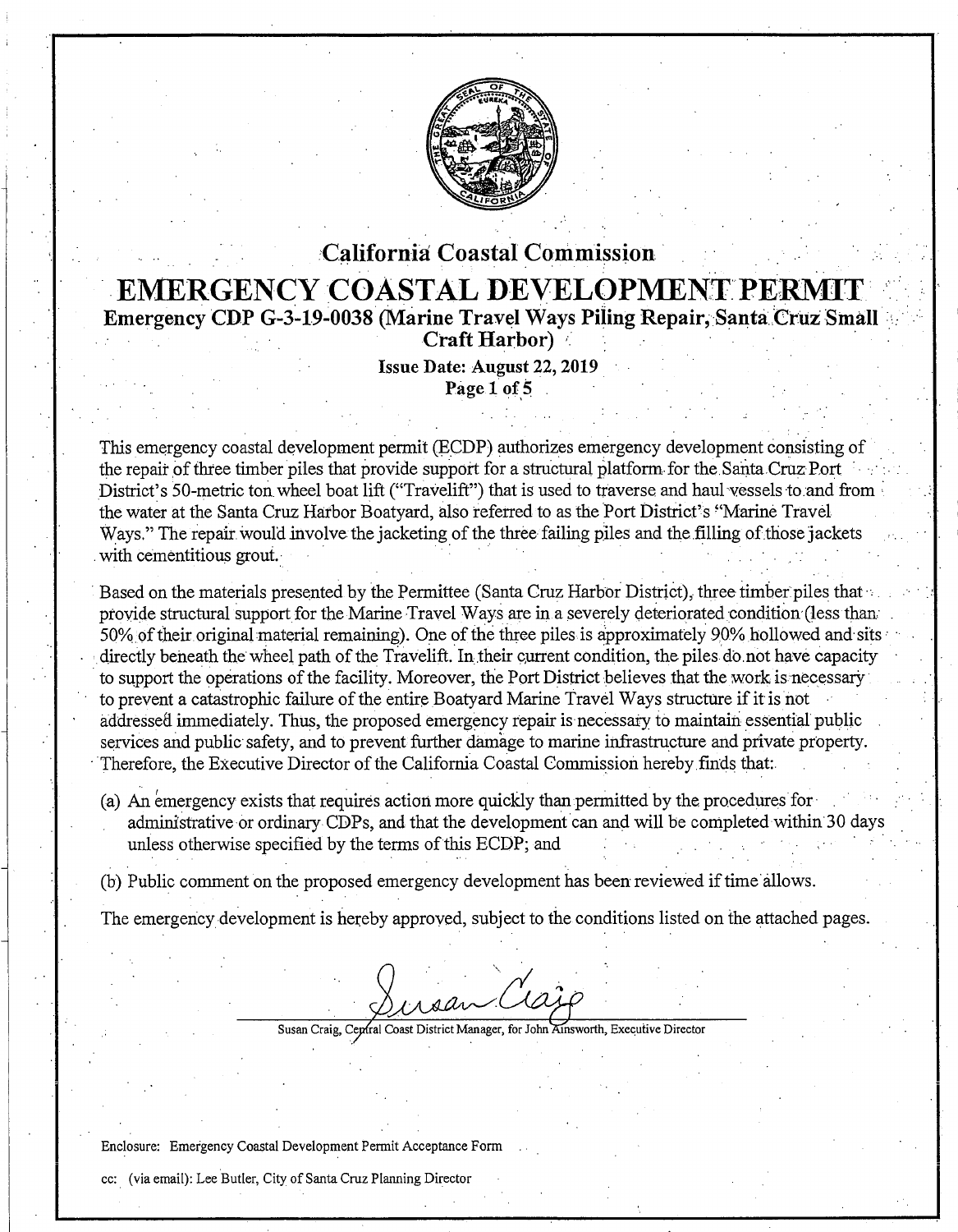### Emergency CDP G-3-19-0038 (Marine Travel Ways Piling Repair, Santa Cruz **Small Craft Harbor) Issue Date: August 22, 2019** Page 2 of 5

#### **Conditions of Approval**

- The enclosed ECDP acceptance form must be signed by the Permittee and returned to the California  $1.$ Coastal Commission's Central Coast District Office within 15 days of the date of this permit (i.e., by September 6, 2019). This ECDP is not valid unless and until the acceptance form has been received in the Central Coast District Office.
- 2. Only that emergency development specifically described in this ECDP is authorized. Any additional and/or different emergency and/or other development requires separate authorization from the Executive Director and/or the Coastal Commission.
- 3. The emergency development authorized by this ECDP must be completed within 30 days of the date of this permit (i.e., by September 21, 2019) unless extended for good cause by the Executive Director.
- 4. The emergency development authorized by this ECDP is only temporary and is designed to abate the identified emergency, and shall be removed if it is not authorized by a regular CDP. Within 60 days of the date of this permit (i.e. by October 21, 2019), the Permittee shall submit a complete application for a regular CDP to have the emergency development be considered permanent or for a different project designed to repair the site. (The CDP application may be found at: http://www.coastal.ca.gov/cdp/cdp-forms.html). The application shall include photos showing the project site before the emergency, during emergency project construction activities, and after the work authorized by this ECDP is complete. The deadline in this condition may be extended for good cause by the Executive Director.
- 5. In exercising this ECDP, the Permittee agrees to hold the California Coastal Commission harmless from any liabilities for damage to public or private properties or personal injury that may result from the project.
- 6. This ECDP does not obviate the need to obtain necessary authorizations and/or permits from other agencies (e.g., City of Santa Cruz, U.S. Army Corps of Engineers, Regional Water Quality Control Board, etc.). The Permittee shall submit to the Executive Director copies of all such authorizations and/or permits upon their issuance.
- 7. All emergency development shall be limited in scale and scope to that specifically identified in the Emergency Permit Application Form dated received in the Coastal Commission's Central Coast District Office on August 21, 2019.
- 8. All emergency development is limited to the least amount necessary to abate the emergency.
- 9. All emergency construction activities shall limit impacts to coastal resources (including public recreational access and the Pacific Ocean) to the maximum extent feasible including by, at a minimum, adhering to the following construction requirements (which may be adjusted by the Executive Director if such adjustments: (1) are deemed necessary due to extenuating circumstances; and (2) will not adversely impact coastal resources):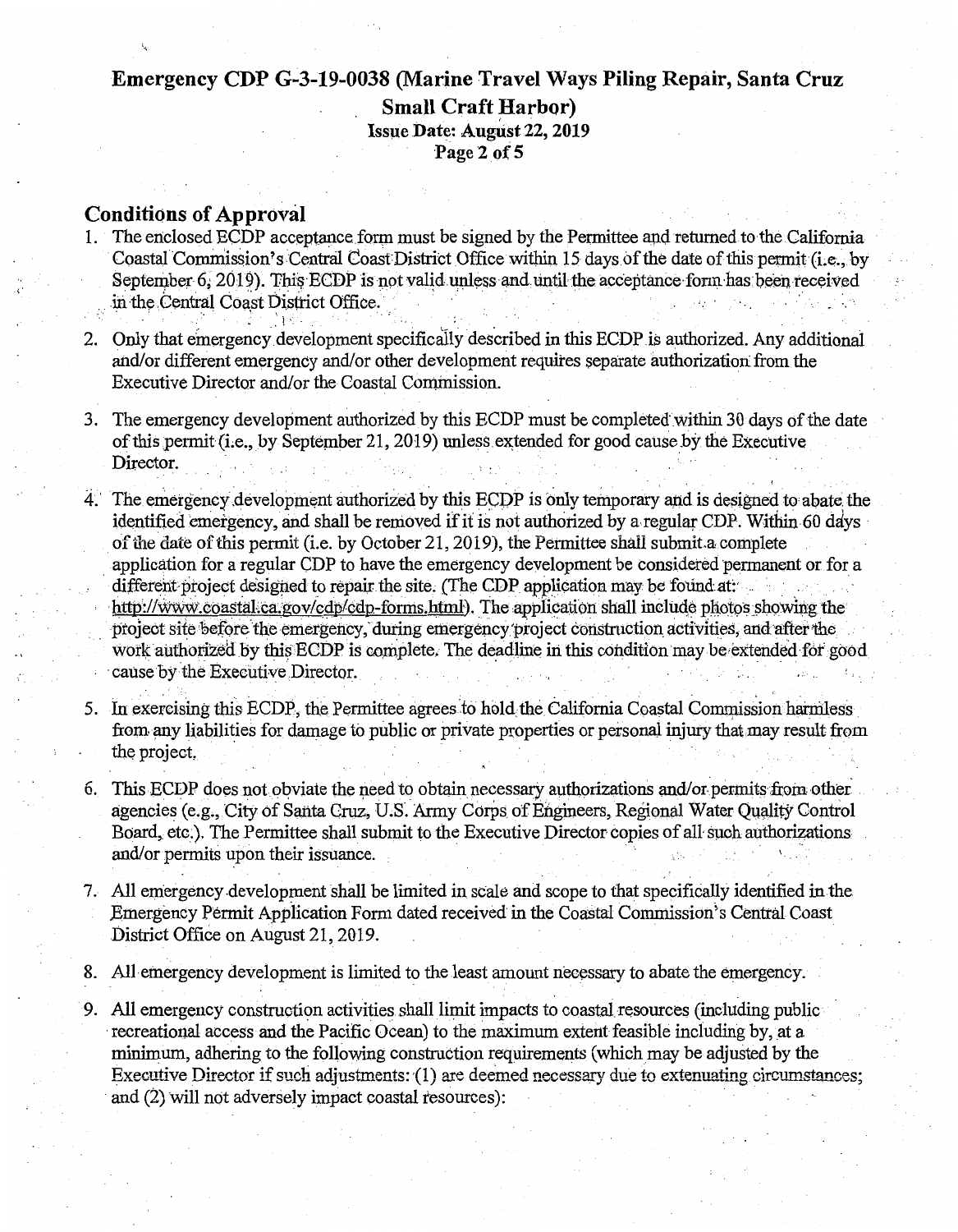### Emergency CDP G-3-19-0038 (Marine Travel Ways Piling Repair, Santa Cruz **Small Craft Harbor**) Issue Date: August 22, 2019 Page 3 of 5

a.

Installation and application of epoxy, resin, or cementitious grout/fill shall be conducted when predicted weather and ocean conditions allow effective control and full containment and will remain dry until cured, in order to prevent any leaching of uncured treatment materials into coastal waters. It is preferable to perform the work in dry conditions (low tide), whenever feasible.

All cleaning and preparation of surfaces shall use wet vacuum techniques, containment booms or heavy mesh containment netting so that any debris, chips, dust, dirt, and fine particles are collected and disposed of in a location where they will not enter coastal waters.

c. Methods to contain any leaks or spills of treatment materials during application shall be planned in advance, and any necessary equipment or supplies shall be readily accessible onsite. Any leaks or spills of anti-corrosion coatings, epoxy fillers, and waterproofing sealants shall be immediately cleaned up.

d. All pressure-injection and gravity-feed applications of epoxy, resin, or cementitious materials shall be closely monitored visually to ensure that these materials do not leak or spill into coastal waters during application.

e. All anti-corrosion coatings, epoxy fillers, and waterproofing sealants shall be properly stored and contained so that these products will not leak or spill, or otherwise enter the coastal environment.

All construction materials and equipment shall be stored beyond the reach of tidal waters. f.  $\cdot$ 

All construction areas shall be minimized and demarked by temporary fencing designed to allow g. through public access and to protect public safety to the maximum extent feasible. Construction (including, but not limited to, construction activities, and materials and/or equipment storage) is prohibited outside of the defined construction, staging, and storage areas.

- The construction site shall maintain good construction site housekeeping controls and procedures. h. (e.g., clean up all leaks, drips, and other spills immediately; keep equipment covered and out of the rain (including covering exposed piles of soil and wastes); dispose of all wastes properly, place trash receptacles on site for that purpose, and cover open trash receptacles during wet weather; remove all construction debris from the beach; etc.).
- All construction activities that result in discharge of materials, polluted runoff, or wastes to the beach or the adjacent marine environment are prohibited. Equipment washing, refueling, and/or servicing shall not take place on the beach. Any erosion and sediment controls used shall be in place prior to the commencement of construction as well as at the end of each work day.
- i. All access ways impacted by construction activities shall be restored to their pre-construction condition or better within three days of completion of construction. Any beach sand in the area that is impacted by construction shall be filtered as necessary to remove any construction debris.

All contractors shall ensure that work crews are carefully briefed on the importance of observing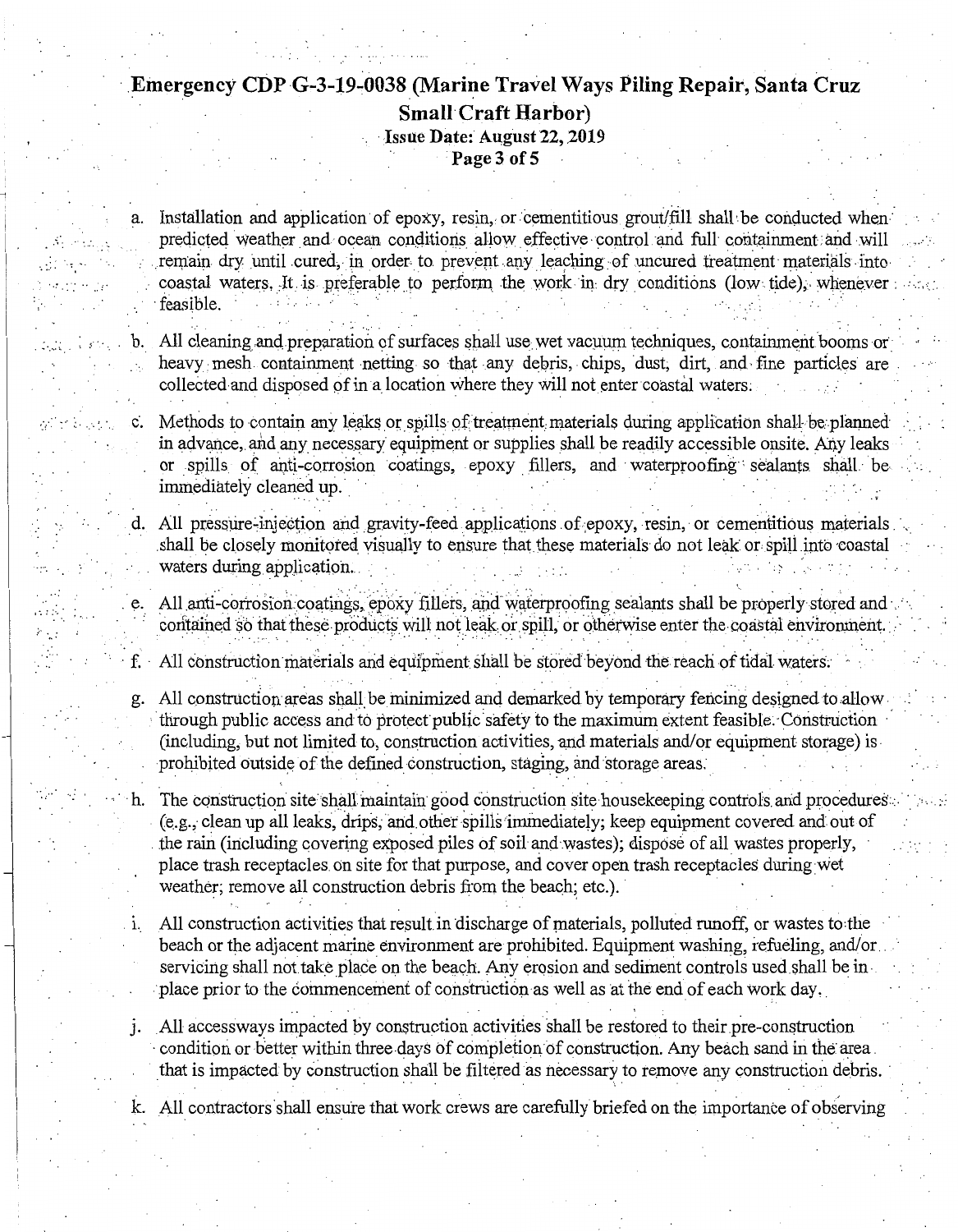### Emergency CDP G-3-19-0038 (Marine Travel Ways Piling Repair, Santa Cruz **Small Craft Harbor**) Issue Date: August 22, 2019 Page 4 of 5

the construction precautions given the sensitive work environment. Construction contracts shall contain appropriate penalty provisions sufficient to offset the cost of retrieval/cleanup of foreign materials not properly contained and/or remediation to ensure compliance with this ECDP otherwise. tibels.

- The Permittee shall notify planning staff of the Coastal Commission's Central Coast District 1. Office immediately upon completion of construction and required restoration activities. If planning staff should identify additional reasonable restoration measures, such measures shall be implemented immediately.
- 10. Copies of this ECDP shall be maintained in a conspicuous location at the construction job site at all times, and such copies shall be available for public review on request. All persons involved with the construction shall be briefed on the content and meaning of this ECDP, and the public review requirements applicable to it, prior to commencement of construction.
- 11. A construction coordinator shall be designated to be contacted during construction should questions arise regarding the construction (in case of both regular inquiries and emergencies), and his/her contact information (i.e., address, email, phone numbers, etc.) including, at a minimum, a telephone number and email address that will be made available 24 hours a day for the duration of construction, shall be conspicuously posted at the job site where such contact information is readily visible from public viewing areas, along with indication that the construction coordinator should be contacted in the case of questions regarding the construction (in case of both regular inquiries and emergencies). The construction coordinator shall record the contact information (e.g., name, address, email, phone number, etc.) and nature of all complaints received regarding the construction, and shall investigate complaints and take remedial action, if necessary, within 24 hours of receipt of the complaint or inquiry. Within 30 days of completion of construction authorized by this ECDP, the Permittee shall submit the record (of complaints/inquiries and actions taken in response) to the Executive Director.
- 12. This ECDP shall not constitute a waiver of any public rights which may exist on the property. The Permittee shall not use this ECDP as evidence of a waiver of any public rights which may exist on the property.
- 13. Failure to comply with the conditions of this approval may result in enforcement action under the provisions of Chapter 9 of the Coastal Act.
- 14. The issuance of this ECDP does not constitute admission as to the legality of any development undertaken on the subject site without a CDP and shall be without prejudice to the California Coastal Commission's ability to pursue any remedy under Chapter 9 of the Coastal Act.

As noted in Conditions 4 and 5 above, the emergency development carried out under this ECDP is considered to be temporary work done in an emergency situation to abate an emergency, and is undertaken at the Permittee's risk. For the development to be authorized under the Coastal Act and/or if the Permittee wish to expand the scope of work, a regular CDP must be obtained. A regular CDP is subject to all of the provisions of the California Coastal Act and may be conditioned or denied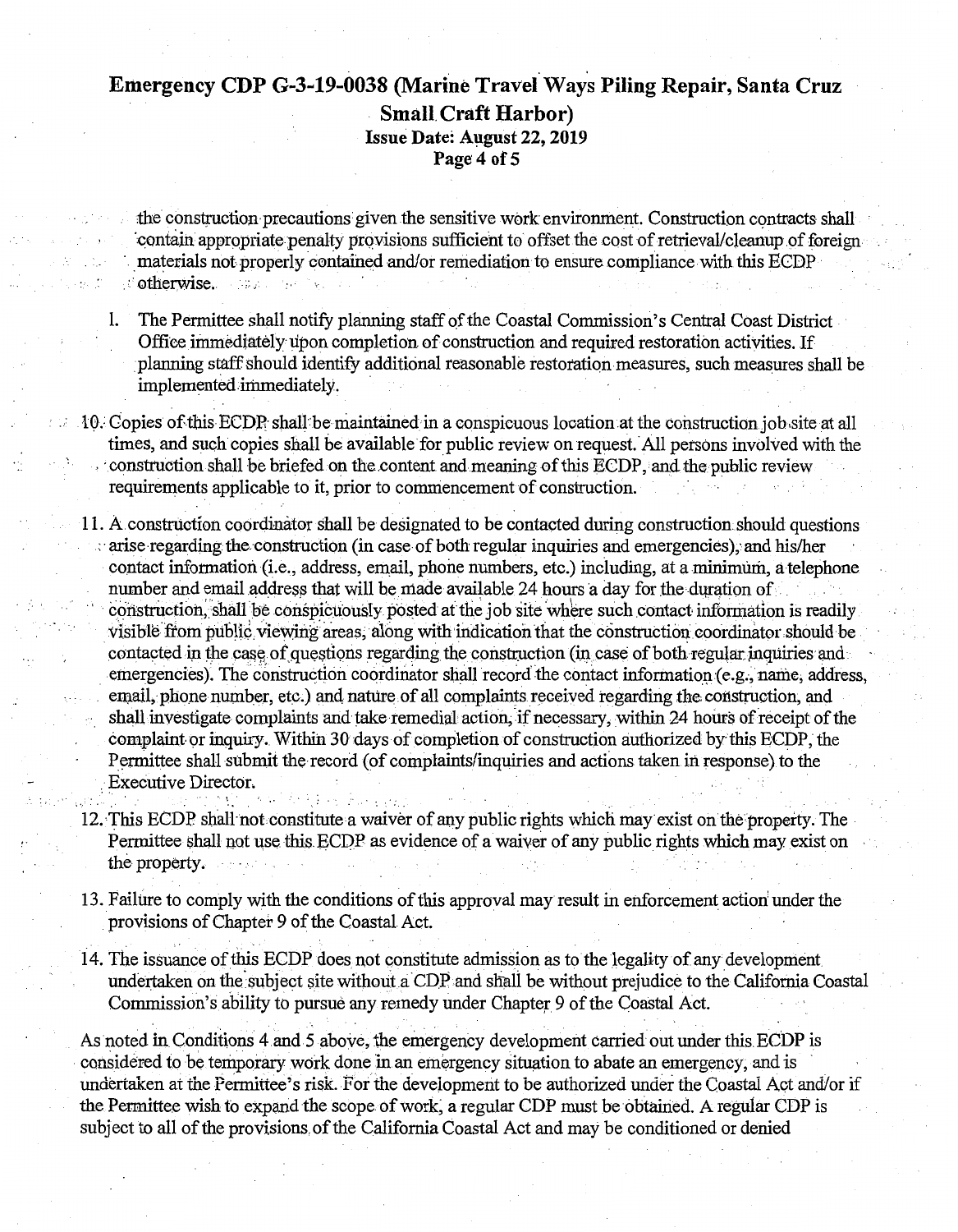#### Emergency CDP G-3-19-0038 (Marine Travel Ways Piling Repair, Santa Cruz **Small Craft Harbor)** Issue Date: August 22, 2019 Page 5 of 5 J.

or small class ordingly. The class of the complex second let be a policies of the property of the property  $\mathfrak{g}_{\mathbb{R}^2}$  and the set of  $\mathbb{R}^2$  . Thus implies the set of the sum of the set of multipliers Represent the problem in the state of the contribution of the contribution of the contribution of the contribution of the contribution of the contribution of the contribution of the contribution of the contribution of the If you have any questions about the provisions of this ECDP, please contact the Commission's Central Coast District Office at 725 Front Street, Suite 300, Santa Cruz, CA 95060, (831) 427-4863. and the second company of the second company of the second company of the second company of the second company of the second company of the second company of the second company of the second company of the second company o an Chen  $\mathbb{R}^{n \times n}$  . a state of the control of the state of the 化基 医心腹切除术 And I want the state of the company of the second property that the second company of the second second second denken an de 1970 is een dienste politiek en die gebeurenig van Versaard in die gebruik.<br>Sy die groot van die gebruik van die gebruik van die gebruik van die gebruik van die gebruik van die gebruik v ga bolanding in the second company of the state of the state of the state of the state of the state of the sta<br>A law that is the state of the state of the state of the state of the state of the state of the state of the s<br> dealer of our collection of the collection of the sp n de la constitución de  $\mathcal{L}_{\mathcal{A}}(\mathcal{A})=\mathcal{L}_{\mathcal{A}}(\mathcal{A})=\mathcal{L}_{\mathcal{A}}(\mathcal{A})=\mathcal{L}_{\mathcal{A}}(\mathcal{A})=\mathcal{L}_{\mathcal{A}}(\mathcal{A})=\mathcal{L}_{\mathcal{A}}(\mathcal{A})=\mathcal{L}_{\mathcal{A}}(\mathcal{A})=\mathcal{L}_{\mathcal{A}}(\mathcal{A})=\mathcal{L}_{\mathcal{A}}(\mathcal{A})=\mathcal{L}_{\mathcal{A}}(\mathcal{A})=\mathcal{L}_{\mathcal{A}}(\mathcal{A})=\mathcal{L}_{\mathcal{A}}(\mathcal{A})=\mathcal{$  $\mathcal{A}^{\mathcal{A}}_{\mathcal{A}}$  and the set of the set of the set of the set of the set of the set of the set of the set of the set of the set of the set of the set of the set of the set of the set of the set of the set of the set  $\mathcal{L}(\mathcal{A})=\{1,2,3\}$ i se portuguesa estas constantes por aproxi  $\label{eq:2} \mathcal{L}^{\text{max}}(\mathcal{L}^{\text{max}}_{\text{max}}, \mathcal{L}^{\text{max}}_{\text{max}}), \mathcal{L}^{\text{max}}_{\text{max}})$  $\sim 10^{-11}$ e na serie de  $\sim 10^{11}$ Beatle work **Carl Corporation**  $\mathcal{P}=\{1,2,3\}$  $\mathbb{R}^{n \times n}$ V.  $\pm 1$